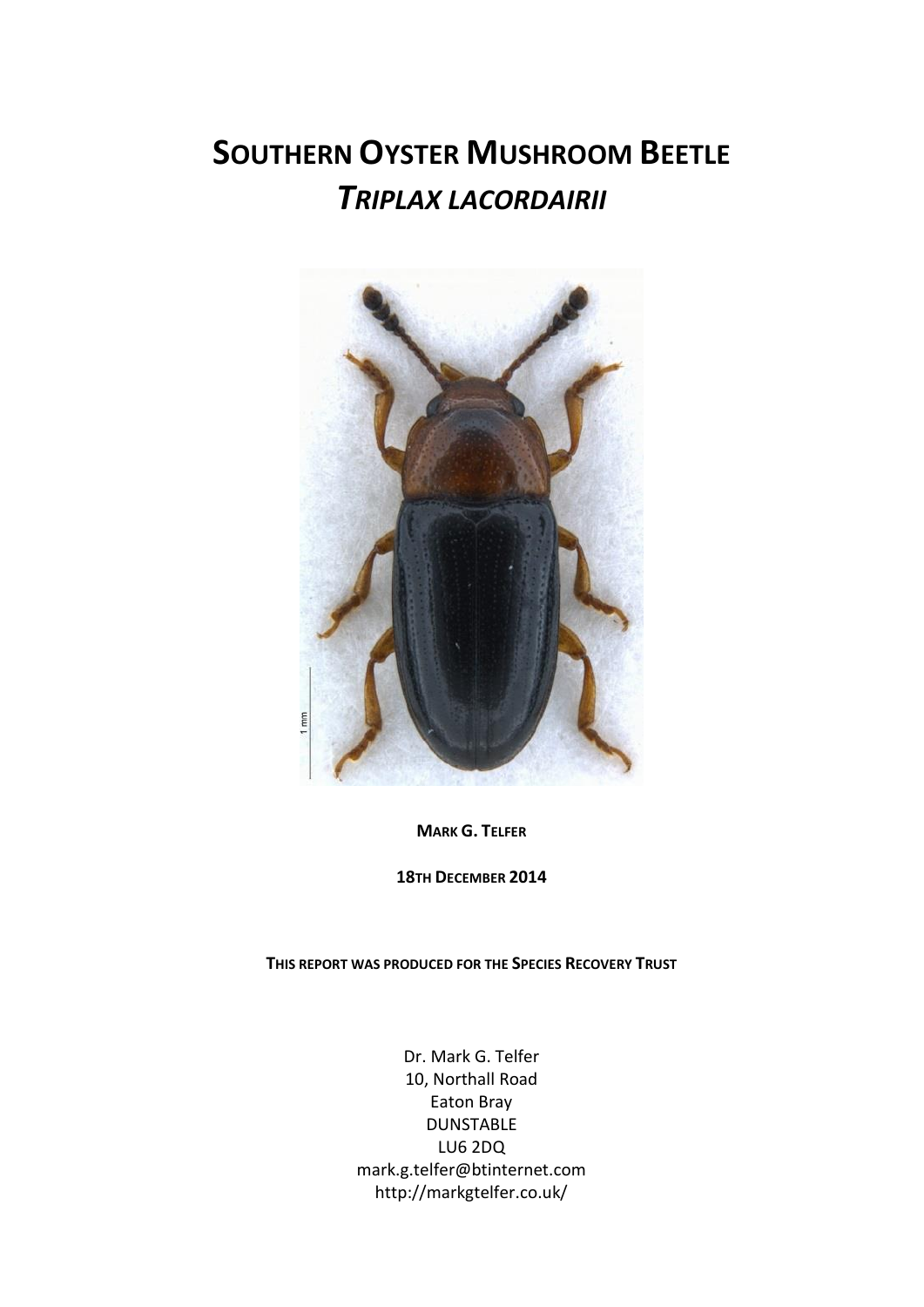This report should be quoted as:

Telfer, M.G. (2014). *Southern Oyster Mushroom Beetle* Triplax lacordairii. Report to the Species Recovery Trust.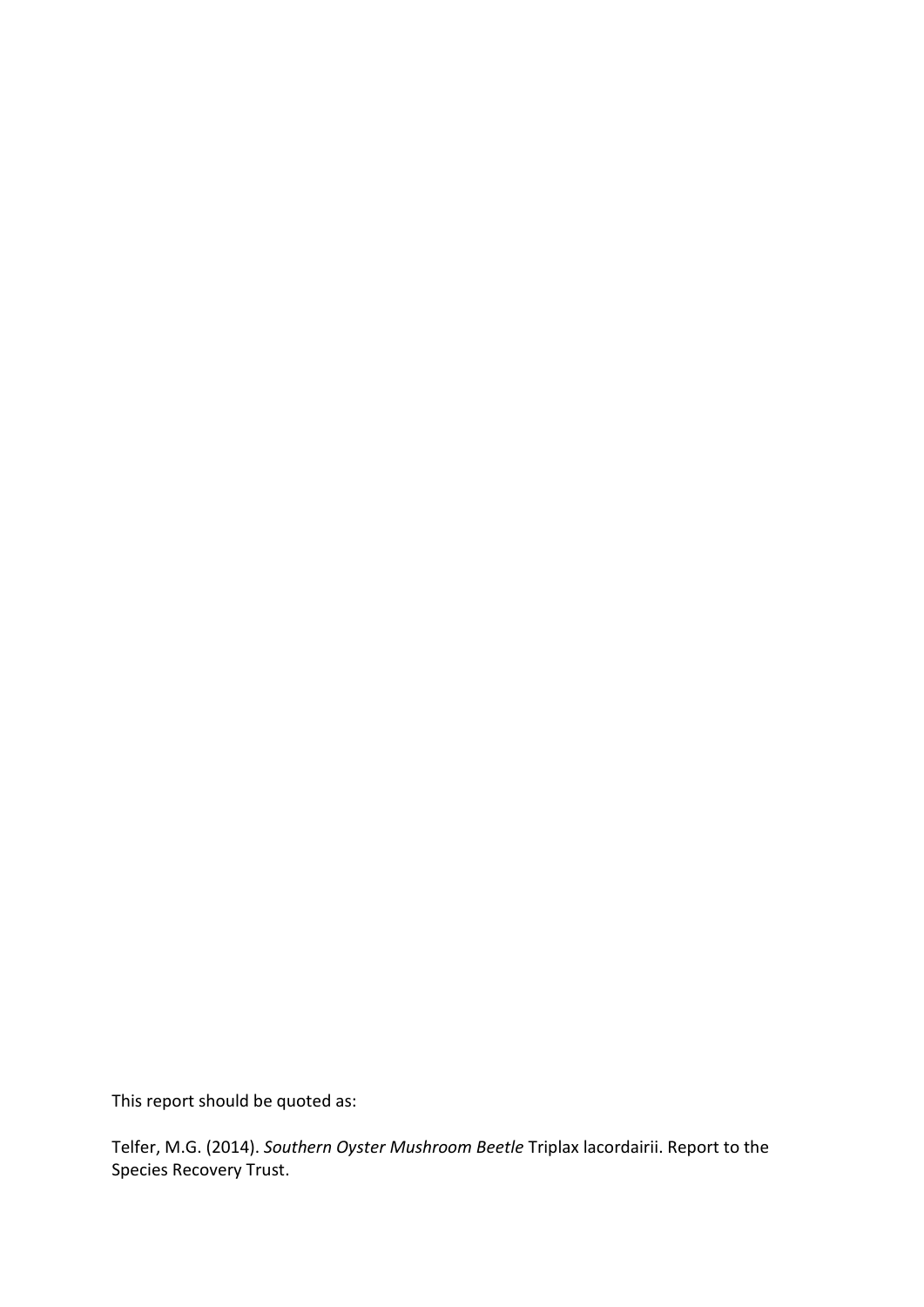# **Contents**

| 1                       |     |       |  |
|-------------------------|-----|-------|--|
| $\mathcal{P}$           |     |       |  |
|                         | 2.1 |       |  |
|                         | 2.2 |       |  |
|                         | 2.3 |       |  |
|                         |     | 2.3.1 |  |
|                         | 2.4 |       |  |
| $\overline{\mathbf{3}}$ |     |       |  |
|                         | 3.1 |       |  |
|                         |     | 3.1.1 |  |
|                         |     | 3.1.2 |  |
|                         |     | 3.1.3 |  |
|                         | 3.2 |       |  |
|                         | 3.3 |       |  |
| 4                       |     |       |  |
|                         | 4.1 |       |  |
|                         | 4.2 |       |  |
|                         | 4.3 |       |  |
|                         | 4.4 |       |  |
| 5                       |     |       |  |
| 6                       |     |       |  |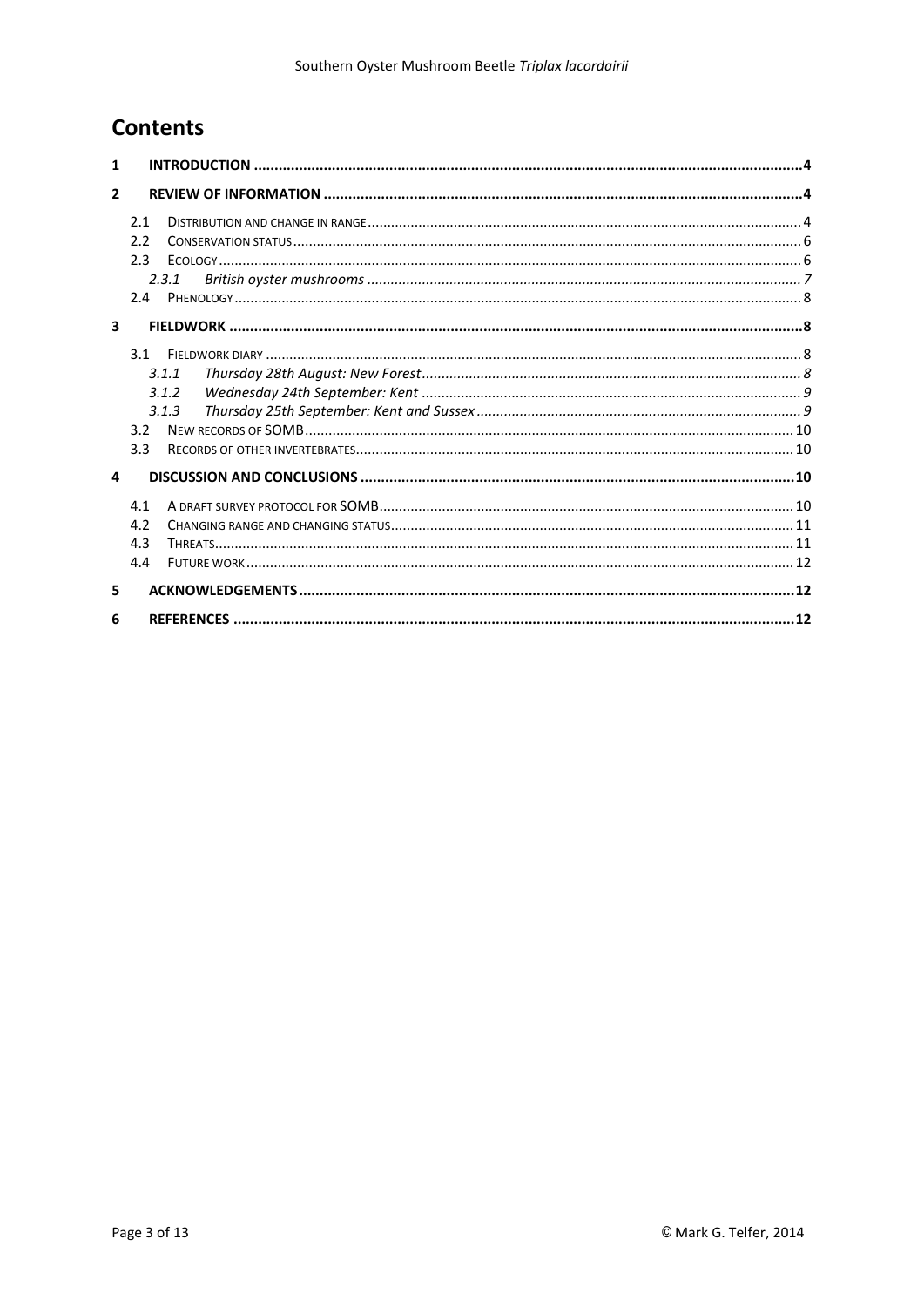# <span id="page-3-0"></span>**1 Introduction**

This report describes the work done in 2014 on the Southern Oyster Mushroom Beetle *Triplax lacordairii* Crotch, 1870 (Erotylidae). This is the first report from the Species Recovery Trust's project on this beetle.

The aims of the work done in 2014 were firstly to collate and review the available information on the distribution, ecology, phenology and conservation status of Southern Oyster Mushroom Beetle (SOMB) from published and unpublished sources. Secondly, fieldwork was undertaken targeting known sites for SOMB in Kent, East Sussex and the New Forest, South Hampshire, aiming firstly to establish whether SOMB still occurs, to gather more information about its habitat preferences, fungal hosts and phenology, and to help develop a survey protocol for the species.

# <span id="page-3-1"></span>**2 Review of information**

#### <span id="page-3-2"></span>**2.1 DISTRIBUTION AND CHANGE IN RANGE**

The Southern Oyster Mushroom Beetle is a very rare species in Britain. It was known as a British species to coleopterists of the 19th century: Fowler (1889) described it as "very local and rare" and gave four localities (from four different coleopterists): "Windsor (Stephens); Erith (Power); Darenth Wood (Champion); Dulwich, one example (T. Wood)". Theodore Wood (1884) actually collected two individuals "in the neighbourhood of Dulwich", one in "the latter part of July, the other early in August". Prance (1988) noted that the Windsor record "has long been agreed to be erroneous".

Joy (1932) gave "Kent, Berks; vr" for *Triplax lacordairii*. "Berks" presumably relates to Stephens' Windsor record. "Kent" presumably relates to the records for Erith, Darenth Wood and Dulwich. However, as noted by Prance (1988), the Dulwich records are more likely to be from vice-county Surrey (VC 17) (though directly adjacent to the West Kent (VC 16) border) and Denton (2005) includes SOMB on the Surrey list on the basis of the Dulwich records. Joy's brief "Kent, Berks" statement suggests that there were no new localities discovered for SOMB between Fowler (1889) and Joy (1932), or if new localities were discovered, they were in Kent. However, 60 years after Joy's publication, Hyman and Parsons (1992) listed records from eight vice-counties in total: "Dorset, South Hampshire, East Kent, West Kent, Surrey and Worcestershire before 1970 and Isle of Wight, South Hampshire, East Kent and South Essex from 1970 onwards" and assigned SOMB to the Rare (RDB3) category (see Section [2.2\)](#page-5-0).

The discovery of SOMB well beyond Kent began with a record of a single specimen near Matley Passage in the New Forest (South Hampshire, VC 11), captured by Peter Skidmore on 4.vii.1962 (Prance, 1987). However, as Prance (1987) goes on to explain, A.A. Allen followed this with a note published in 1965 explaining that Philip Harwood had found SOMB perhaps 40 or 50 years previously (i.e., in the approximate period 1915 to 1925) near Chetter Wood, in the neighbourhood of Crichel and Witchampton in Dorset (VC 9). A Dorset record had in fact already been published by Pearce (1927) who noted that F.H. Haines collected SOMB at Arne on 25.viii.1926. Allen (1965) also noted that G.H. Ashe had found SOMB at Hartlebury in Worcestershire (VC 37). The record by G.H. Ashe is undated but he lived from 1879 to 1961.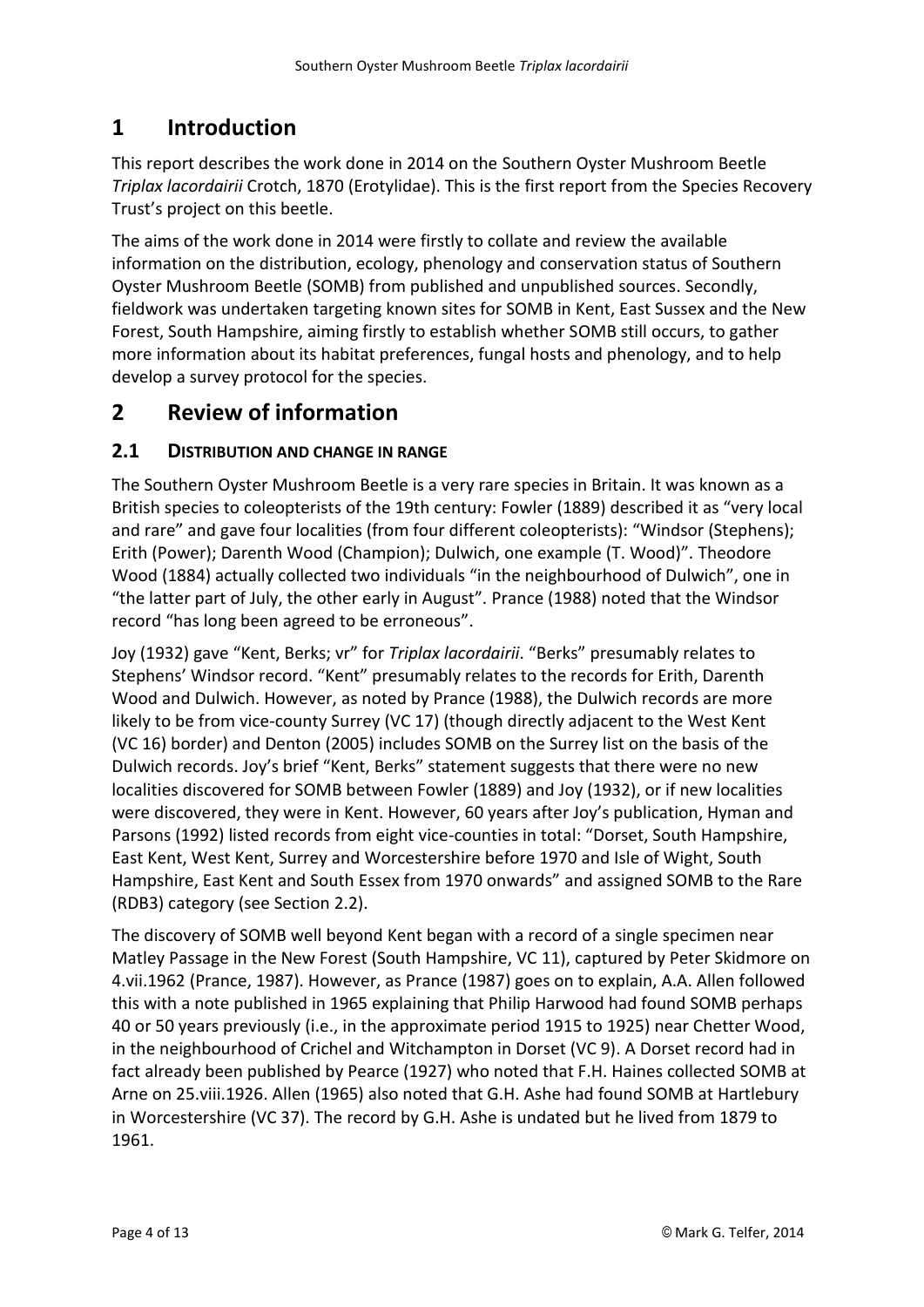Following the first New Forest record in 1962, Prance (1987) notes that there were records from Denny Wood in 1975 (by R.D. Pope) and 1980 (a single specimen by Peter Hodge) and refers to the report edited by Richard Jones (1986) of the Coleoptera exhibits at the 1985 Annual Exhibition of the British Entomological and Natural History Society. At that exhibition, D.A. Porter exhibited SOMB, stating that "several specimens of this uncommon species were taken in company with *T. aenea* on fungus in the rot pocket at the base of the trunk of a holly tree" at Brockenhurst, 13/14.vii.1985. David Appleton also exhibited SOMB, stating that it was "one of a number found at two New Forest woods in this year [1985]. The exhibited specimen was from fresh *Pleurotus* on beech, 21.ix.1985". In a later publication, Appleton (2004) named Whitley Wood as the source of the 21.ix.1985 record, and Denny Wood as the other New Forest wood from which he had recorded SOMB: 15+ in fungi on birch on 27.vii.1985 and two from fungi on a small, fallen bough (undated).

To bring New Forest records of SOMB up to date:

- Howard Mendel collected SOMB in Mallard Wood on 26.vi.1988;
- The New Forest LIFE Project in 1999 generated four records (Table 1);
- Rik Harris found SOMB in Denny Wood at SU 33645 05911 on 7.vi.2014.
- Paul Brock found two specimens in a fungus at Vales Moor, near Burley on 16.viii.2014.

| <b>Site Name</b>                             | <b>Grid</b> ref. | Date               | <b>Stage</b> | <b>Recorder (and Comment</b><br>Determiner) |                                                                           |
|----------------------------------------------|------------------|--------------------|--------------|---------------------------------------------|---------------------------------------------------------------------------|
| New Forest: Berry Wood                       | SU214057         | 22.v.1999          | Adult        | Boyce, D.C.                                 |                                                                           |
| New Forest: Brincken Wood                    | SU2706           | July 1999          | Adult        | Luff, M.L.                                  | 1 teneral adult in pitfall<br>trap.                                       |
| New Forest: Holmsley, Stoney<br><b>Moors</b> | SZ2199           | 20-23.v.1999 Adult |              | Luff, M.L.                                  | Several on fungi on dead<br>standing birch(?) stump, in<br>very wet area. |
| New Forest: Stoney Moors                     | SZ215996         | 21.v.1999          | Adult        | Welch, R.C.                                 |                                                                           |

**Table 1**: New Forest records of SOMB from the LIFE project.

As summarised by Hyman and Parsons (1992), the post-1970 period saw new vice-county records from the Isle of Wight (VC 10) and South Essex (VC 18). David Appleton exhibited four specimens of SOMB "off fungus on elder, Brading Down, Isle of Wight, 11.vi.1984" (Appleton, 1985). In a much later publication, Appleton (2004) repeated the details of his 1984 record and added an earlier record from the same locality of "one from fungi on gorse" from 25.ix.1983.

The South Essex record (Thorndon Park, 1983, attributed to I. McClenaghan) has been investigated by Keith Alexander and should be regarded as erroneous, the details being repeated here just for the avoidance of confusion.

Following the Dorset records by Haines and Harwood from the early 1900s, SOMB was refound in Dorset at Vitower on 24.ix.1994 (Denton, 1996) where a teneral adult was swept from upper saltmarsh. Adrian Mylward (*in litt*., November 2014) had another Dorset record, finding one from an unidentified fungus on a birch stump at Studland, Dorset (SZ0385) on 4.vi.2013.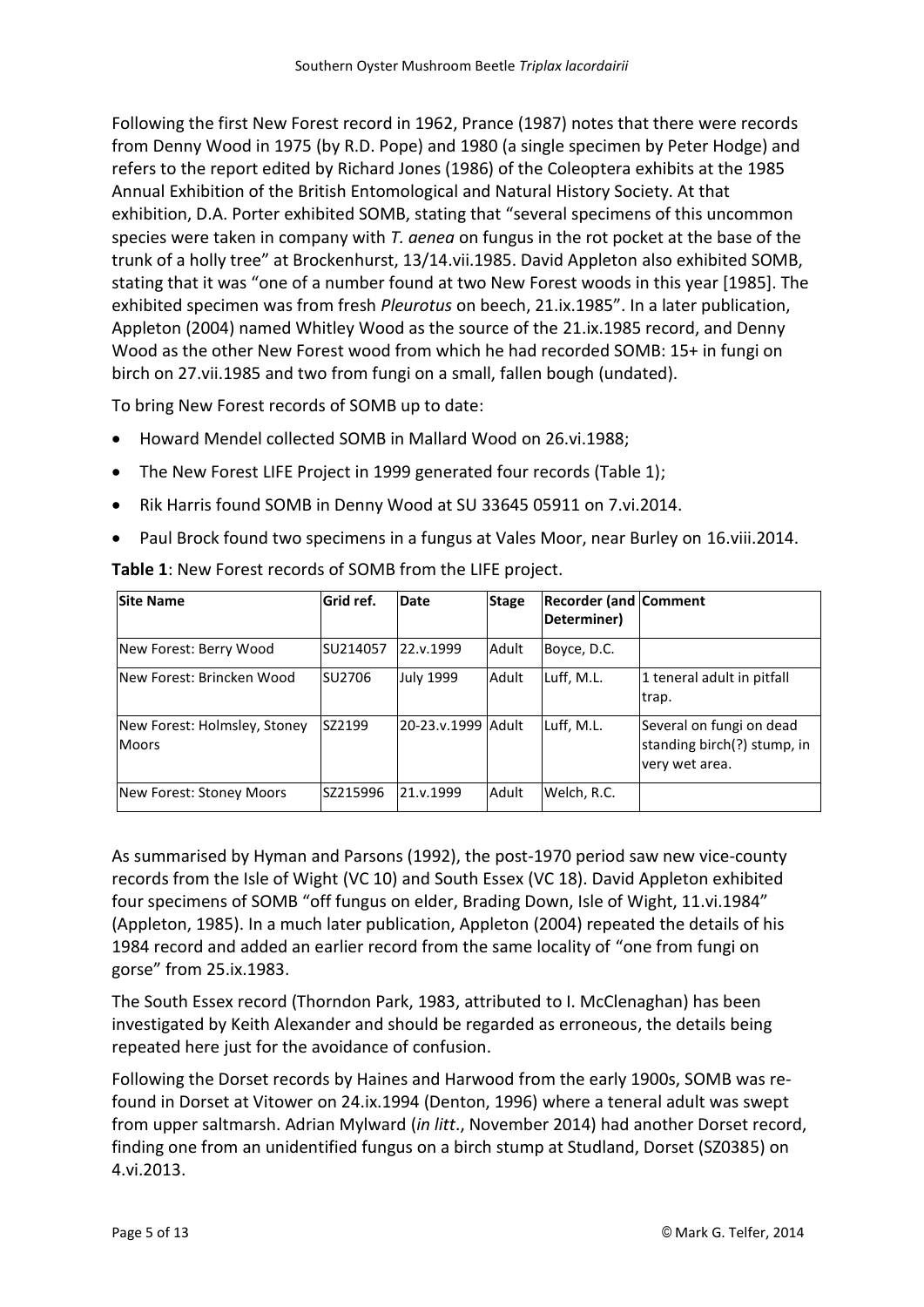SOMB continued to be recorded from both East and West Kent in the 1900s with 11 localities represented in the records collated by Keith Alexander. The dearth of recent records from Kent is striking: it was last recorded from the Blean Woods complex in 1978 and the last Kent record was from the Hamstreet Woods complex (aka Orlestone Forest SSSI) in 1990.

Finally, the present author discovered SOMB at Eridge Rocks Sussex Wildlife Trust reserve on 9.v.2011 (see cover photograph); the first record for East Sussex though not far from the Kent border (Telfer, 2012).

## <span id="page-5-0"></span>**2.2 CONSERVATION STATUS**

As noted above, Hyman and Parsons (1992) assigned SOMB to the Rare (RDB3) category in Britain. Rare (RDB3) species occur in small populations and are at risk, though are currently neither Endangered (RDB1) nor Vulnerable (RDB2). Rare species exist in 15 or fewer 10-km squares, or are more widespread than this but dependent on small areas of especially vulnerable habitat.

SOMB is one of the 27 saproxylic beetles identified as Endangered at a European scale by Nieto and Alexander (2010). In the British fauna, only one other saproxylic beetle is also considered Endangered in Europe: the Violet Click-beetle *Limoniscus violaceus* (Müller, P.W.J.). Another click-beetle, *Ischnodes sanguinicollis* (Panzer), is regarded as Vulnerable. All three are likely to be added to Annex II of the EU Habitats Directive and the UK will then need to ensure that they are adequately represented in the Special Area of Conservation (SAC) network (Alexander, 2011).

The ["BAP priority species review" for SOMB](http://www.google.co.uk/url?sa=t&rct=j&q=&esrc=s&source=web&cd=8&ved=0CEIQFjAH&url=http%3A%2F%2Fjncc.defra.gov.uk%2FDocs%2FUKBAP_BRIG-22-2010-July-TriplaxLacordairii.doc&ei=9FADU5_7N4vxhQfCjYCgDQ&usg=AFQjCNGLhRmXYra7M4WEVbvTPGmOL7P46A&bvm=bv.61535280,d.ZG4), an online document dated 19th July 2010, states: "Continued loss of habitat must be eroding population very significantly; Severn Basin population appears extinct; Thames Basin population in severe decline – most recent records from Blean 1971 and Ham Street 1990; known from 17 hectads<sup>1</sup> in England, but only 7 with records from 1975 to date – decline >50% & especially severe in Kent". RSPB's records for their Blean Woods reserve up to 2012 show the most recent record of SOMB as being from 1978. It should be noted that SOMB has not been added to the list of BAP priority species, or its equivalent in the post-2010 Biodiversity Framework.

## <span id="page-5-1"></span>**2.3 ECOLOGY**

SOMB is a saproxylic beetle associated with the fungus *Pleurotus* (and probably other bracket fungi) on beech, ash, elm, holly, gorse, elder and birch (Hyman and Parsons, 1992; Alexander, 2002; Appleton, 2004). It is thought to require large old trees to produce suitable decaying wood for the host fungi and is known to be restricted to sites with a long historical continuity of ancient trees.

Information on host fungi is very scant for British records though *Pleurotus* is recorded for a few records, one specifying a fresh *Pleurotus*. Rik Harris's record from Denny Wood in June 2014 was accompanied by a photograph [\(Figure 1\)](#page-6-1) on which Sara Cadbury commented "It may well be *P. ostreatus*, but I would err towards *P. pulmonarius*".

<sup>-</sup> $^{1}$  A hectad is a 10  $\times$  10 km square of the national grid.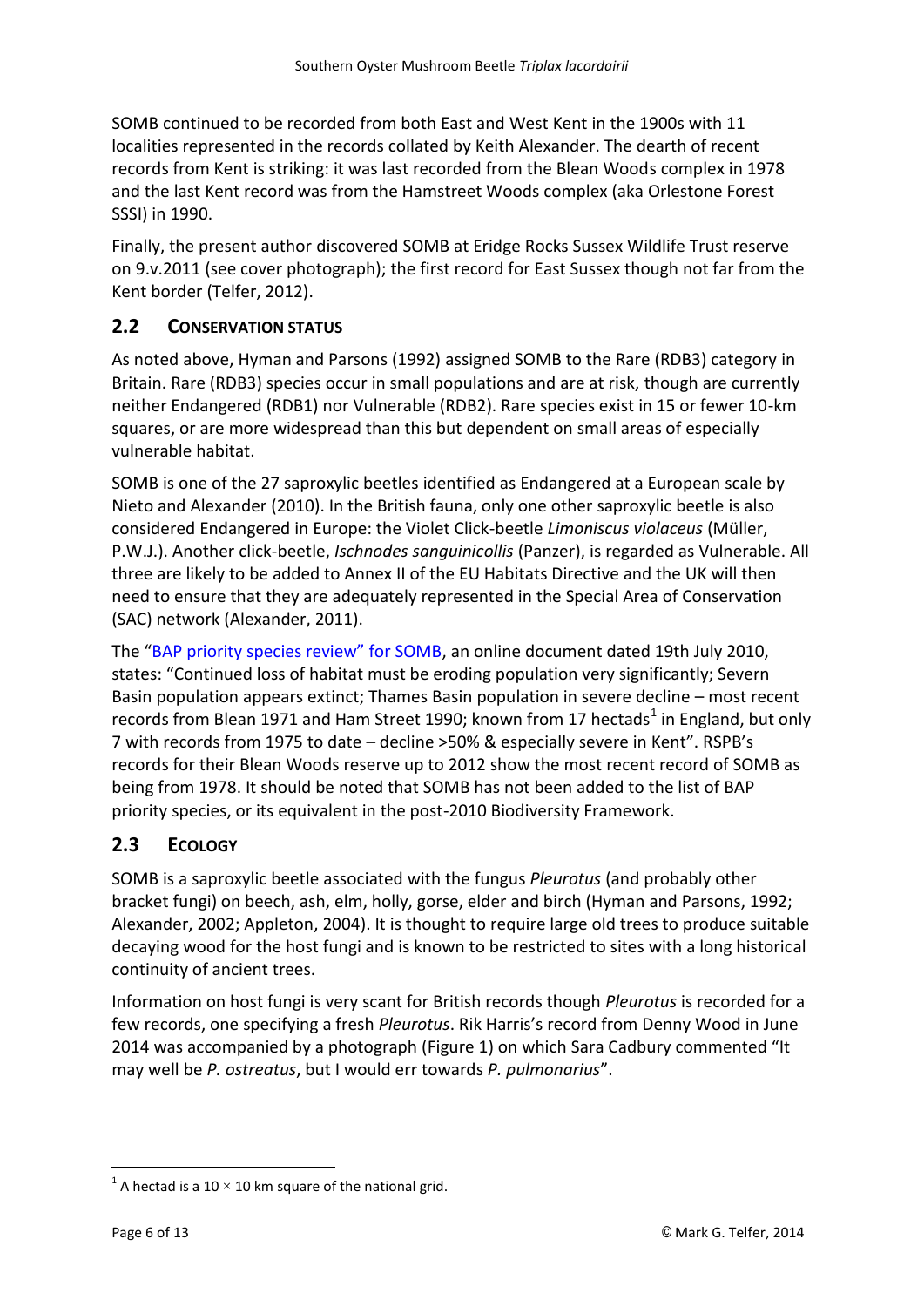

Figure 1: *Pleurotus* on birch at Denny Wood with many *Triplax lacordairii* and *T. russica*. © Rik Harris, 2014.

<span id="page-6-1"></span>Rik Harris's observed dozens of *Triplax* on the oyster mushrooms at Denny Wood with approximately equal numbers of both *T. lacordairii* and *T. russica*. Howard Mendel's record from Mallard Wood in June 1988 also refers to *T. lacordairii* occurring in the same fungal fruiting bodies as *T. russica* and *T. aenea*.

One publication, that of Wood (1884), refers to specimens "from toadstools" which implies a very different host fungus to *Pleurotus*, excepting that modern usage of the word "toadstools" may be different to that of Wood (1884).

#### <span id="page-6-0"></span>**2.3.1 British oyster mushrooms**

There are five British species of oyster mushroom *Pleurotus* and the following comments from Alan Outen (by email, 14.x.2014) on his personal experience of the species are repeated almost verbatim here as being highly relevant to an understanding of the ecology of SOMB.

"The two commonest species are *P. cornucopiae* and *P. ostreatus*.

*P. cornucopiae* became very common on large fallen elms following the epidemic of Dutch Elm Disease but is now declining on that host. It does occur on a variety of other hosts of which *Fagus*, *Fraxinus*, *Quercus* and *Sorbus aucuparia* are the most commonly utilised. It mainly fruits in about (April-) May (-June) but does have a second flush in the autumn. It is usually some shade of cream to rather pale brown.

*P. ostreatus* is common and widespread on a variety of hosts including both deciduous and coniferous species. It is very variable with some forms having been given varietal names (e.g. the peacock-blue young fruit-bodies, occurring especially on *Salix*, have been called var.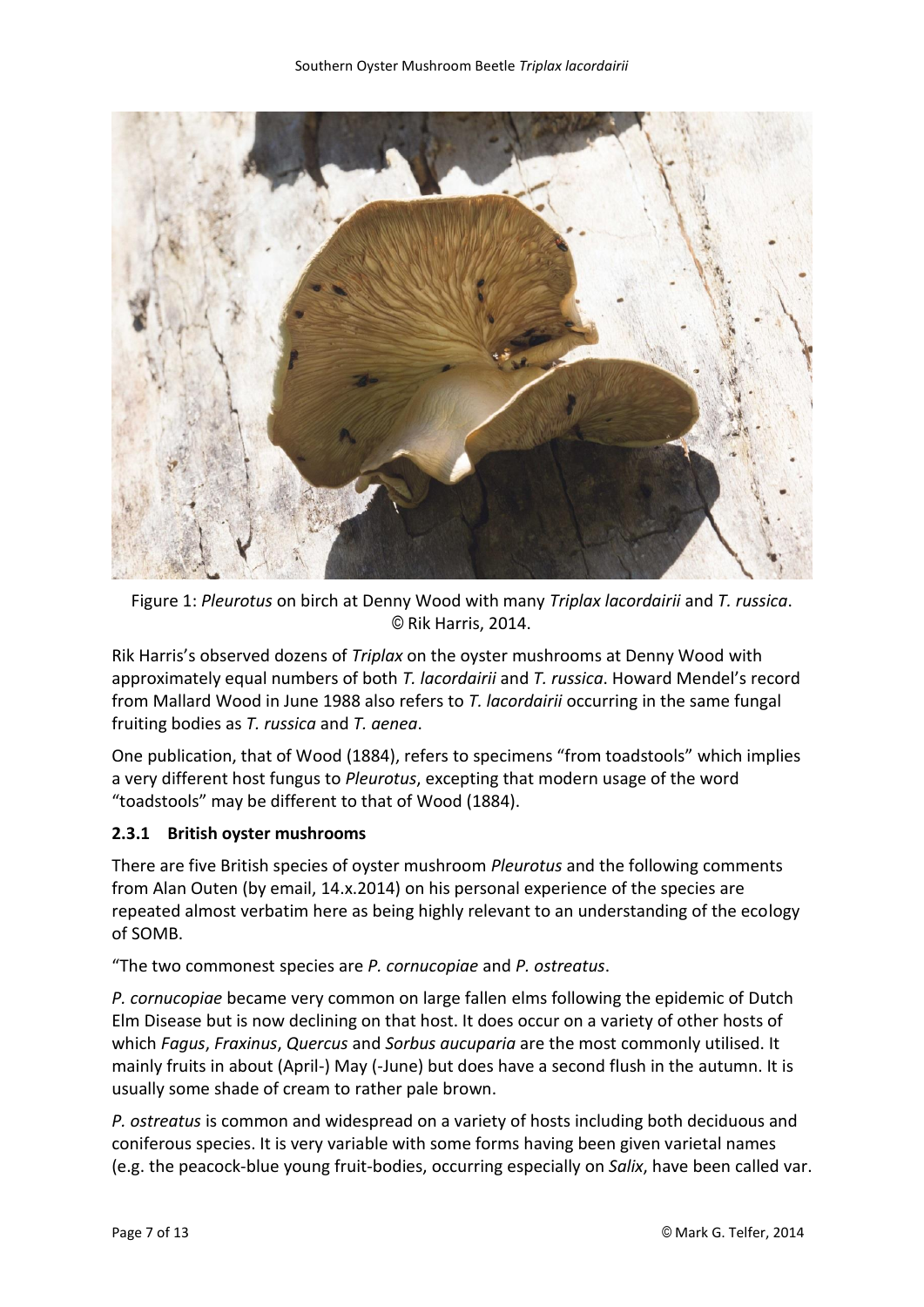*columbinus*) but there is no valid distinction in these. Cultivated forms are equally variable in colour, shape and size. *P. ostreatus* fruits mainly in autumn and can continue even until January if conditions remain favourable.

The three remaining species are less common.

*P. pulmonarius* is macroscopically typically smaller, thinner and flatter than *P. ostreatus* and usually whitish to pale beige. I see it probably 4 or 5 times a year on average.

*P. dryinus* has a lateral stipe with a fugacious ring and a rather scaly cap (from veil), typically creamy, becoming darker and brownish towards the centre. I might see it a couple of times a year on average. It occurs on a good range of hosts.

*P. euosmus* is rarely reported, with most records on elm. It is said to smell of Tarragon. I have seen it just once in 40 years! Some regard it as yet another form of *P. ostreatus***."**

## <span id="page-7-0"></span>**2.4 PHENOLOGY**

Hyman and Parsons (1992) note records of adults from June to September. The Eridge Rocks record extends the adult activity period to 9th May. Denton (1996) noted a recently emerged adult on 24th September, and another teneral adult was recorded in July 1999 in the New Forest (Table 1). David Appleton's record of 25.ix.1983 (Appleton, 2004) appears to be the latest British record. Records seem to be fairly evenly spread across the May to September period with perhaps September yielding more records than the other months.

## <span id="page-7-1"></span>**3 Fieldwork**

Survey work was carried out in the New Forest on 28th August, and at three sites (Hothfield Heathlands, Faggs Wood (Orlestone Forest) and Eridge Rocks) in Kent and East Sussex on 24th and 25th August. An informal fieldwork diary describes the fieldwork and the results.

#### <span id="page-7-2"></span>**3.1 FIELDWORK DIARY**

#### <span id="page-7-3"></span>**3.1.1 Thursday 28th August: New Forest**

I started at Mallard Wood at 10.00 in good weather. There are lots of veteran beeches here in all stages of decay from freshly-fallen to long-dead and well-rotted. *Ganoderma* brackets were evident but it took an hour of searching through the wood to locate a fallen beech with fruiting *Pleurotus*. As soon as I sampled a bit of *Pleurotus*, I found SOMB, and found two in total. Both were well hidden and only found by detaching the oyster mushroom and breaking it up over a sieve. They were both found on mid-age oyster mushrooms; neither very fresh nor very old and soggy. SOMB was outnumbered 16:2 by *T. aenea*. The host fungus was determined from photographs as probably *Pleurotus ostreatus* (but just possibly *P. pulmonarius*) by Alan Outen.

Moving on to Denny Wood from 14.15, in light, intermittent rain, I soon found an excellent beech with lots of fruiting *Pleurotus*. A GPS reading later revealed this to be exactly the same tree where Rik Harris had recorded SOMB in June. Two more SOMB were recorded here, outnumbered 6:2 by *T. aenea*. The host fungus here was extraordinarily and bafflingly variable in colour and appearance but was determined from a series of photographs as *Pleurotus ostreatus* (a very variable species) by Alan Outen.

A wider search of Denny Wood, concentrating on beeches, failed to locate any more oyster mushrooms. The impression gained was that finding oyster mushrooms in the New Forest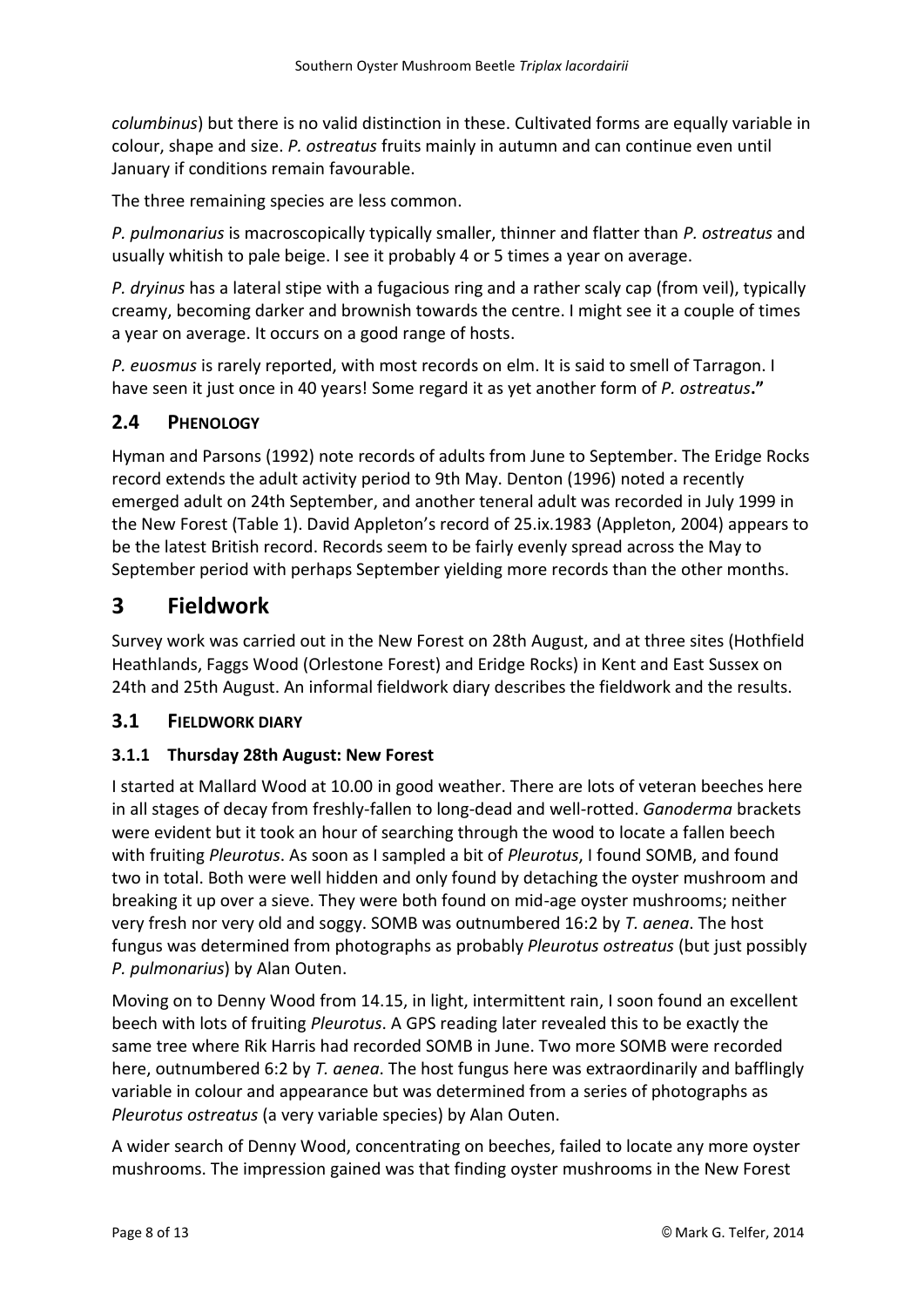can take quite a lot of time but once found, finding SOMB is fairly easy. The following day, still in the New Forest but on fieldwork unrelated to this contract, I found another, single SOMB, this time from *Pleurotus* on a fallen Holly at Warwick Slade.

#### <span id="page-8-0"></span>**3.1.2 Wednesday 24th September: Kent**

I arrived at Hothfield Heathlands Kent Wildlife Trust reserve at 11.20 having driven there in heavy rain and fully overcast conditions, contrary to the weather forecast. I made a start in full waterproofs but the rain soon cleared. An earlier conversation with Ian Rickards (the warden) meant that I knew precisely where to go to find beech trees, standing and fallen. The priority initially was to search for fruiting oyster mushrooms, targeting beech. Secondarily, I was searching for any other fungi, especially bracket fungi, which might conceivably support SOMB.

Hothfield Heathlands reserve has an area of wood-pasture, which was being grazed by ponies and Highland cattle at the time of my visit, with numerous fallen or felled trees, many fallen boughs, and many standing dead or damaged trees. The area generally looked to have excellent potential for finding SOMB. But my time was largely spent walking, covering as much ground as possible in search of suitable fungi, or any fungi - fungi were in short supply and I found no oyster mushrooms. I did sample Birch Polypore *Piptoporus betulinus* and earthballs *Scleroderma* in order to generate some beetle records.

Having carried out a thorough search of the available habitat at Hothfield Heathlands, I moved on to Faggs Wood in the Orlestone Forest SSSI (better known to many as Hamstreet Woods). At Faggs Wood, the main habitat is of young broad-leaved plantation and natural regeneration with some older, standard trees around the car park and in strips bordering the roads and rides. There are very few fallen trees, there is little deadwood, and thus little habitat for oyster mushrooms and other bracket fungi. However, there were many more fungi on the ground and on old stumps than at Hothfield Heathlands and sampling these produced a range of beetles, though no *Triplax*.

It is difficult to imagine that Faggs Wood was much different in 1990 when SOMB was last recorded here. Perhaps at different times of year or in different seasons, fruiting oyster mushrooms can be found here and SOMB can be found on them, or perhaps SOMB utilises different fungi at this site.

#### <span id="page-8-1"></span>**3.1.3 Thursday 25th September: Kent and Sussex**

I continued my search of Faggs Wood in the morning, finding some workable fungi in coppice-with-standards alongside the road: tufts of gilled toadstools on stumps of outshaded hornbeam and oak. In the absence of any oyster mushrooms, it seemed reasonable to suppose that *T. lacordairii* might utilise other fungi such as these. However, despite finding numerous beetles of a range of species, no *Triplax* were found.

I returned to Hothfield Heathlands briefly, curious to understand why I'd found so comparatively few fungi the previous day, compared to Faggs Wood. It was a good move as I had only to walk a short part of the previous day's route to realise that the ground was very dry (something not so apparent in the previous day's wet weather). The wood-pasture at Hothfield is on very sandy, free-draining soil, on high ground, and much more open to the drying effects of wind and sun, compared to Faggs Wood. I would expect fungal fruiting at Hothfield to be more sporadic and irregular than on the saturated soils of Faggs Wood.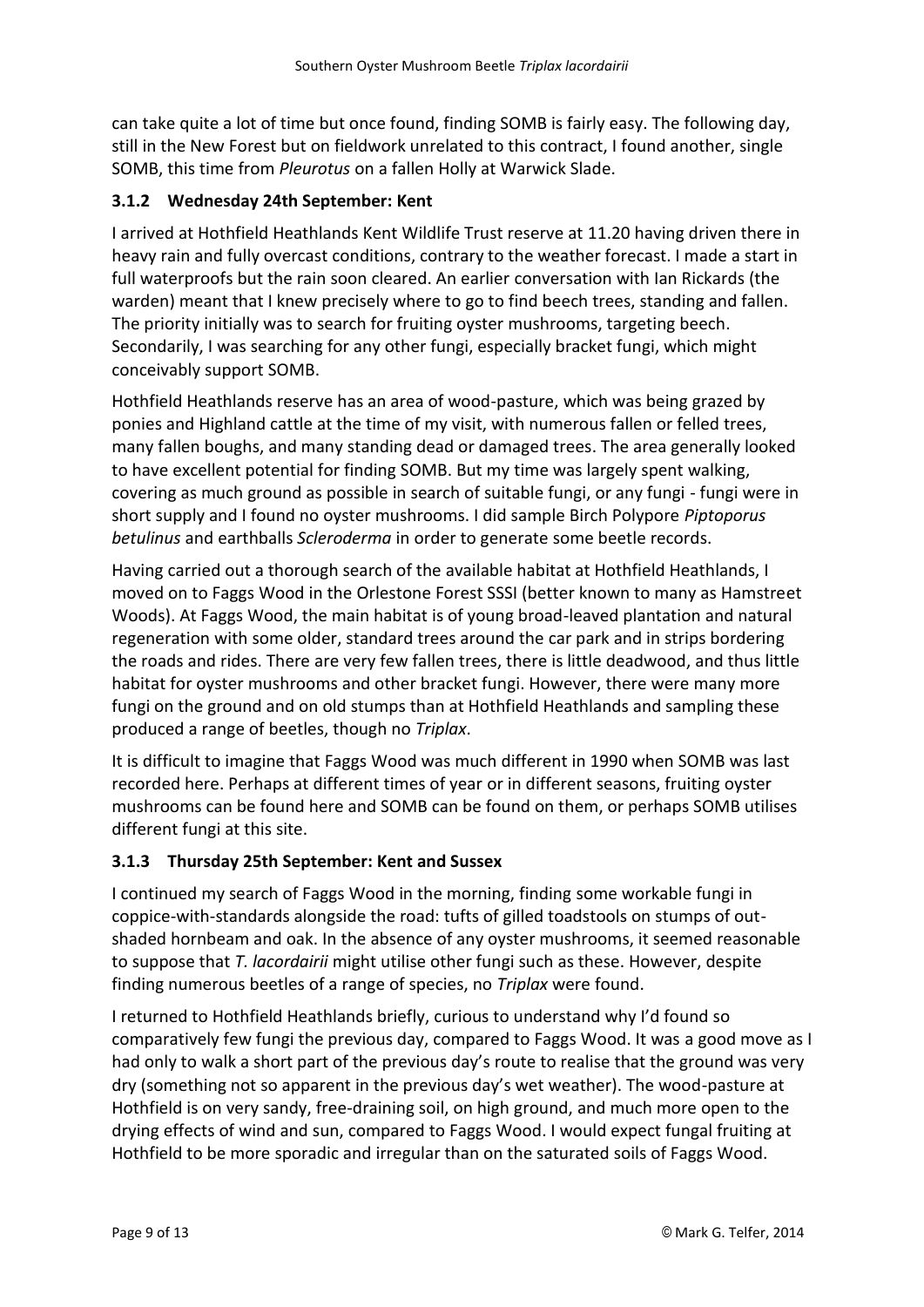I left Hothfield to make the rather long drive west to Eridge Rocks Sussex Wildlife Trust reserve, and went straight to the beech where I'd found *T. lacordairii*, new to Sussex, in 2011. Unfortunately, there were no oyster mushrooms fruiting (though there was a tuft of *Panellus stipticus* (determined by Alan Outen)) and sampling of other potentially suitable fungi, though yielding plenty of other beetles, failed to produce any *Triplax*. Widening the search for oyster mushrooms, and sampling other potentially suitable fungi, I came into an area of the upper scarp with numerous large Holly bushes. In the New Forest, I had found oyster mushrooms to be quite frequent on the dead, self-shaded interior branches of large Holly bushes, and after pushing inside several, I found one such branch. The oyster mushrooms (determined by Alan Outen from photographs and dried specimens as *Pleurotus cornucopiae*) yielded 4 individuals of *Triplax aenea* but sadly no *T. lacordairii*. I checked lots more Holly without finding any more oyster mushrooms, until it was time to leave for home.

## <span id="page-9-0"></span>**3.2 NEW RECORDS OF SOMB**

Three new records of SOMB were made by the author in 2014 (Table 2).

| <b>Site Name</b>                                 | Grid ref.                  | <b>Date</b>    | land<br>stage | Number Comment                                     |
|--------------------------------------------------|----------------------------|----------------|---------------|----------------------------------------------------|
| Mallard Wood, New Forest SU31960887              |                            | 28.viii.2014   |               | 2 adults From Pleurotus on fallen<br>lbeech tree.  |
| Denny Wood                                       | SU3364505911  28.viii.2014 |                |               | 2 adults From Pleurotus on fallen<br>beech boughs. |
| Warwick Slade: near the<br>New Forest Reptiliary | SU275066                   | 29. viii. 2014 | 1 adult       | From Pleurotus on a<br>fallen Holly.               |

**Table 2**: New records of SOMB from 2014.

## <span id="page-9-1"></span>**3.3 RECORDS OF OTHER INVERTEBRATES**

A separate spreadsheet (Triplax lacordairii project 2014 - Mark G Telfer.xlsx) accompanies this report, detailing all of the invertebrate records generated by the fieldwork for this project.

In total, 84 species of invertebrate were identified across all sites visited. Besides SOMB, six other species with conservation status were recorded: Wood-cricket *Nemobius sylvestris* (in the New Forest) and five Nationally Scarce saproxylic beetles (*Diaperis boleti*, *Corticeus unicolor* (both Tenebrionidae), *Bolitochara mulsanti*, *Atheta basicornis* (both Staphylinidae) and *Uleiota planatus* (Silvanidae)).

# <span id="page-9-2"></span>**4 Discussion and conclusions**

## <span id="page-9-3"></span>**4.1 A DRAFT SURVEY PROTOCOL FOR SOMB**

To generate more records, and a better understanding of, SOMB, further survey is required. Survey work should be targeted at ancient, semi-natural habitats with trees, not necessarily just woodland but also heathland, downland and saltmarsh sites that are bordered with trees or have a scattering of trees across the site.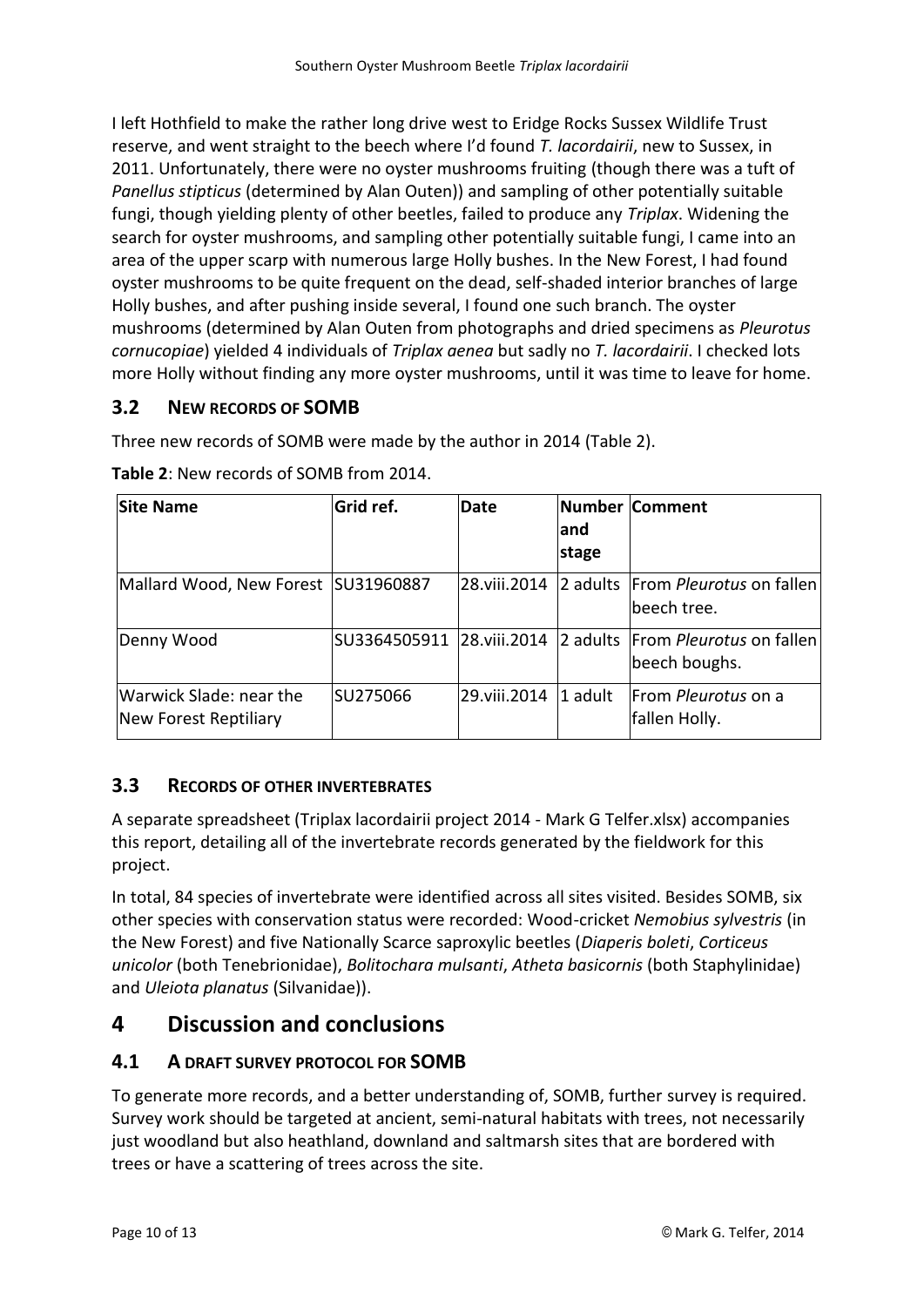SOMB is probably not restricted to oyster mushrooms but our current understanding of its fungal preferences is poor, and the only fungi worth targeting are oyster mushrooms. Oyster mushrooms should be looked for primarily on beech trees but ash, elm, holly, gorse, elder and birch are also worth surveying. Oyster mushrooms can be found on an even wider range of broad-leaved and coniferous hosts, including oak, rowan and *Salix*, though there are no SOMB records from these trees.

SOMB can be found between 9th May and 25th September at least. Oyster mushrooms may be found in any month of the year but the best times to look for them are probably either in the spring ((April-) May (-June)) which is the peak fruiting season for *Pleurotus cornucopiae* or in the early autumn which is the peak fruiting season for *Pleurotus ostreatus*.

On locating fruiting oyster mushrooms, visual examination of the underside of the bracket may reveal SOMB but the most effective way to find SOMB is first to put a tray under the bracket, then break off the bracket, break it up and sieve it over the tray. Because this is a destructive sampling technique, no more than a quarter of the brackets should ever be broken off. Afterwards, the fragments should be tipped into a pile at the base of the trunk or next to the fallen deadwood where they can still provide habitat for invertebrates despite the damage.

The best oyster mushroom brackets to target seem to be those that are beginning to wilt and wrinkle - ones that would no longer be worth collecting for the pot.

#### <span id="page-10-0"></span>**4.2 CHANGING RANGE AND CHANGING STATUS**

The review of records (Section [2.1\)](#page-3-2) could suggest that SOMB was restricted to Kent and adjacent parts of Surrey in the 1800s and that it has expanded its range in the 1900s. Or this pattern could equally be an artefact showing merely the increasing awareness of SOMB amongst British coleopterists and their increasingly diligent work at recording the beetle fauna of different parts of Britain.

However, it is hard to come to any other conclusion than that SOMB colonised the New Forest shortly before its discovery in 1962. The New Forest has always been a well-recorded part of the country for beetles and numerous coleopterists have had little trouble finding SOMB there since 1962; so the absence of earlier records must result from an absence of beetles to record. The New Forest is certainly the present day stronghold of SOMB in Britain.

Extinction is a very much more difficult thing to detect than colonisation. But there is an absence of SOMB records from Kent since 1990 which contrasts with the more frequent pattern of records in preceding decades. The 2011 record from just over the border into East Sussex shows that SOMB is unlikely to be extinct in Kent but the absence of records since 1990 is a cause for concern and raises a number of questions. These questions are discussed below under the heading "Future Work" (Section [4.4\)](#page-11-0).

#### <span id="page-10-1"></span>**4.3 THREATS**

Oyster mushrooms are edible and popular such that fungal foraging for personal consumption or sale is a potentially serious threat to the beetle.

The optimum woodland management to generate a rich resource of oyster mushrooms would probably be similar to the management of Mallard and Denny Woods in the New Forest and Hothfield Heathlands in Kent, where livestock grazing maintains open woodpasture and where trees are allowed naturally to mature, decay, collapse and fall creating a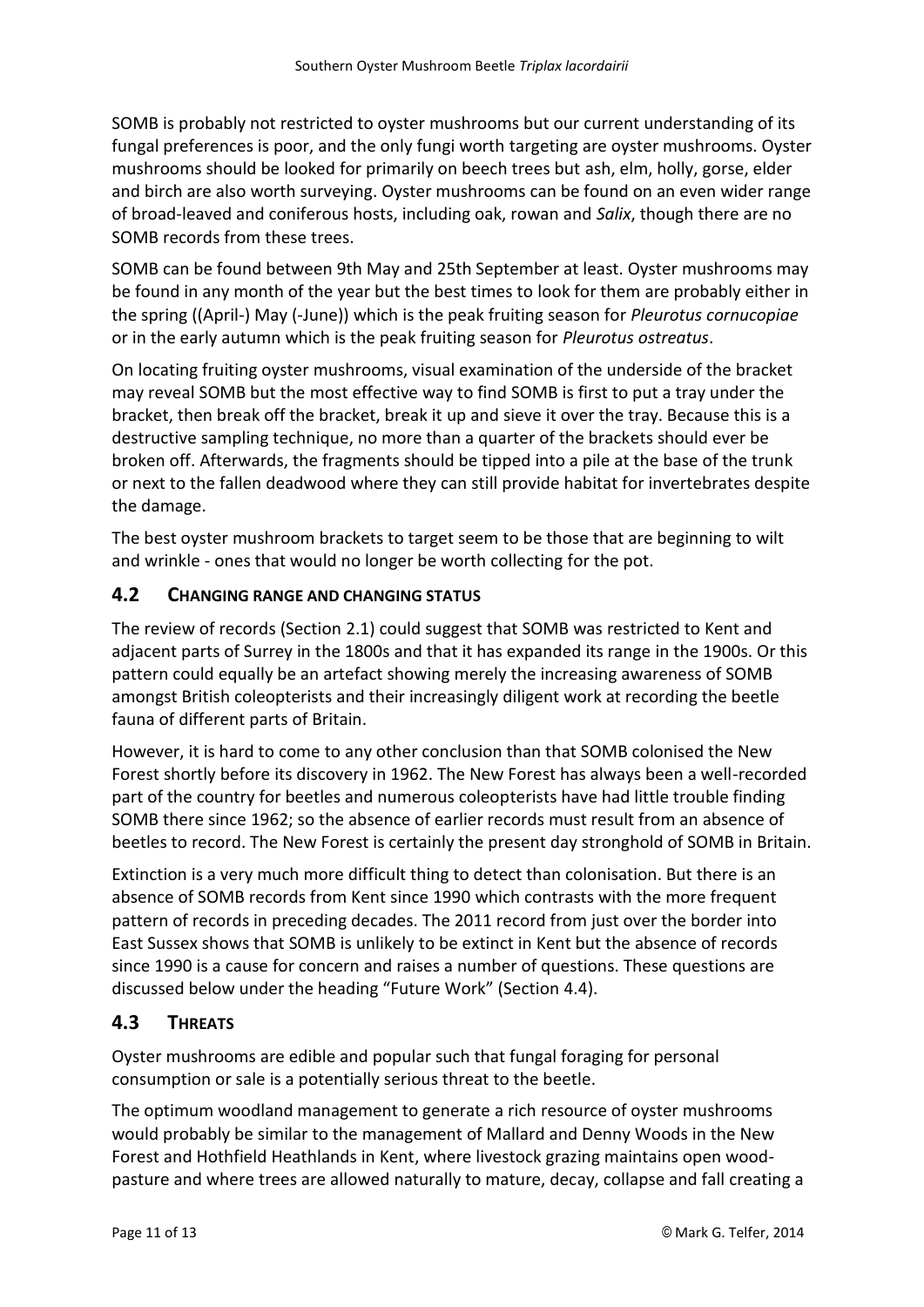large volume of deadwood. By inference then, the far more intensive management of Kent woodlands such as Faggs Wood for timber cannot create optimum conditions for oyster mushrooms nor for SOMB, and may in fact be so marginal for SOMB that it is dying out or becoming extremely difficult to find in such woodlands.

#### <span id="page-11-0"></span>**4.4 FUTURE WORK**

Future work in the New Forest, where SOMB should continue to be reasonably straightforward to find, should focus on refining the draft survey protocol (Section [4.1\)](#page-9-3) by improving our understanding of the range of host fungi used, the range of host trees on which they grow, and the best times of year for survey. Work in 2014 failed to find any SOMB larvae in *Pleurotus* so looking for larvae should remain a target of future work.

With an improved survey protocol derived from work in the New Forest, much more work is required in Kent (and perhaps neighbouring parts of Surrey and Sussex) firstly to establish whether SOMB still persists in the county, and secondly to try to understand what threats the population may face. Does the Kent population have similar habitat requirements to the New Forest population, or does it use different fungal hosts, on different trees, or at different times of year? If SOMB has declined in Kent, can this decline be linked to any widespread changes in woodland management over the same period?

Key to work in both areas is an understanding of the ecology of oyster mushrooms and it is recommended that a partnership between a mycologist and a coleopterist, working together in the field, could make substantial progress towards conserving this species in Britain and redressing its status as Endangered in Europe.

# <span id="page-11-1"></span>**5 Acknowledgements**

I would like to thank the following: Charlotte Carne for arranging this project; Paul Brock for providing the records from the New Forest LIFE Project, for details of his own record, and for great hospitality; Rik Harris, Howard Mendel, Andrew Duff and Adrian Mylward for providing records of *T. lacordairii*; Graeme Lyons for permissions relating to Eridge Rocks Sussex Wildlife Trust reserve; Greg Hitchcock, Alison Riggs and Ian Rickards for permissions relating to Hothfield Heathlands Kent Wildlife Trust reserve; Jonathan Harding for permissions relating to Faggs Wood; Amy Howells and Jayne Albery for permissions relating to the New Forest; Sara Cadbury and Alan Outen for expert advice on identification of *Pleurotus* and related fungi; and Darren Mann, James Hogan and colleagues at OUMNH, for the use of facilities including their digital auto-montage equipment, with which the cover image was taken.

# <span id="page-11-2"></span>**6 References**

Alexander, K.N.A. (2002). *The invertebrates of living and decaying timber in Britain and Ireland. A provisional annotated checklist*. English Nature Research Reports, number 467. Peterborough: English Nature.

Alexander, K.N.A. (2011). The European Red List of Saproxylic Beetles - the status of species occurring in Britain and Ireland. *The Coleopterist*, **20**, 55 - 61.

Allen, A.A. (1965). *Triplax lacordairei* Crotch (Col., Erotylidae) in Dorset and Worcs., with brief remarks on the other British species. *Entomologist's monthly magazine*, **101**, 46 - 47. [reference not seen]